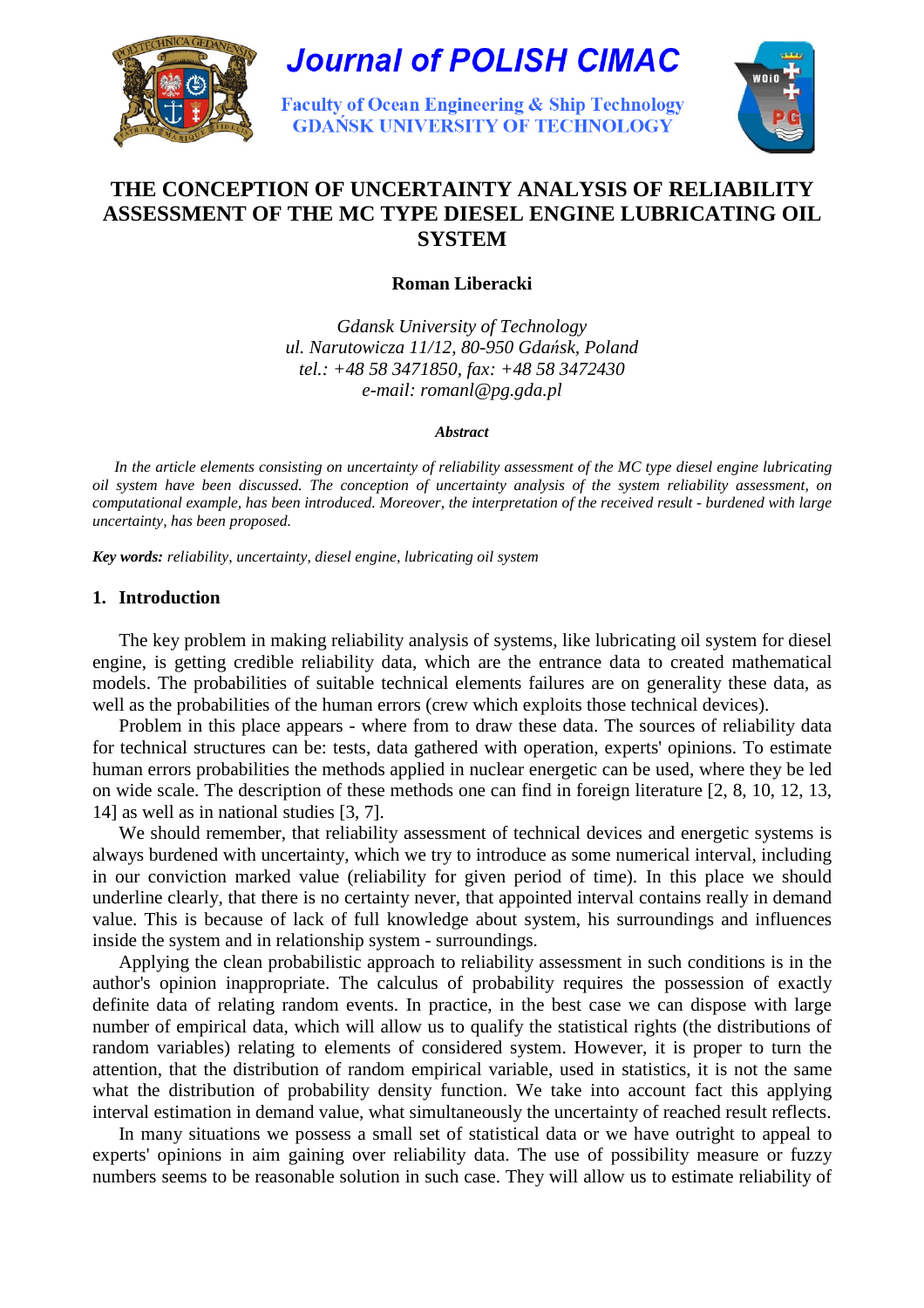considered system as well as uncertainty of this estimation. Naturally it is possible to join the statistical methods with the fuzzy set theory methods or with the possibility theory together.



#### **2. Lubricating oil system for the MC – type diesel engine**

*Fig. 1. Lubricating oil system for the MC – type diesel engine: 1 - diesel engine; 2a, 2b – cylinder lubricating oil transfer pumps; 3a, 3b - lubricating oil pumps; 4a, 4b – camshaft lubricating oil booster pumps; 5 – lubricating oil cooler; 6a, 6b – lubricating oil duplex filter; T1 – cylinder lubricating oil storage tank; T2 – cylinder lubricating oil service tank; T3 – lubricating oil bottom tank; TV1 – thermostatic valve; V… – valves; F… – suction filters*

Lubricating oil system for the MC – type diesel engine is the object of considerations. The scheme of this system is shown in Fig. 1.

Building relative model of the system following assumptions have been made: stop the pumps can be the caused with lack of the power supply among different causes, the lubricating oil purifying system is fit, all stop valves and non return valves are in open position (except of valves V2 and V7), all tanks are equipped with signaling alarm of low level, duplex filter is equipped with signaling alarm of pressure drop to high, suction filters are equipped with signaling alarm of pressure drop to high, the critical leakage of oil from system requires immediate stop of engine.

 The reliability of lubricating oil system, for considered period of time, means the probability, that in this period of time the work of engine will be possible. We by event of failure of lubricating oil system understand such event which extorts stop engine or causes stop engine directly.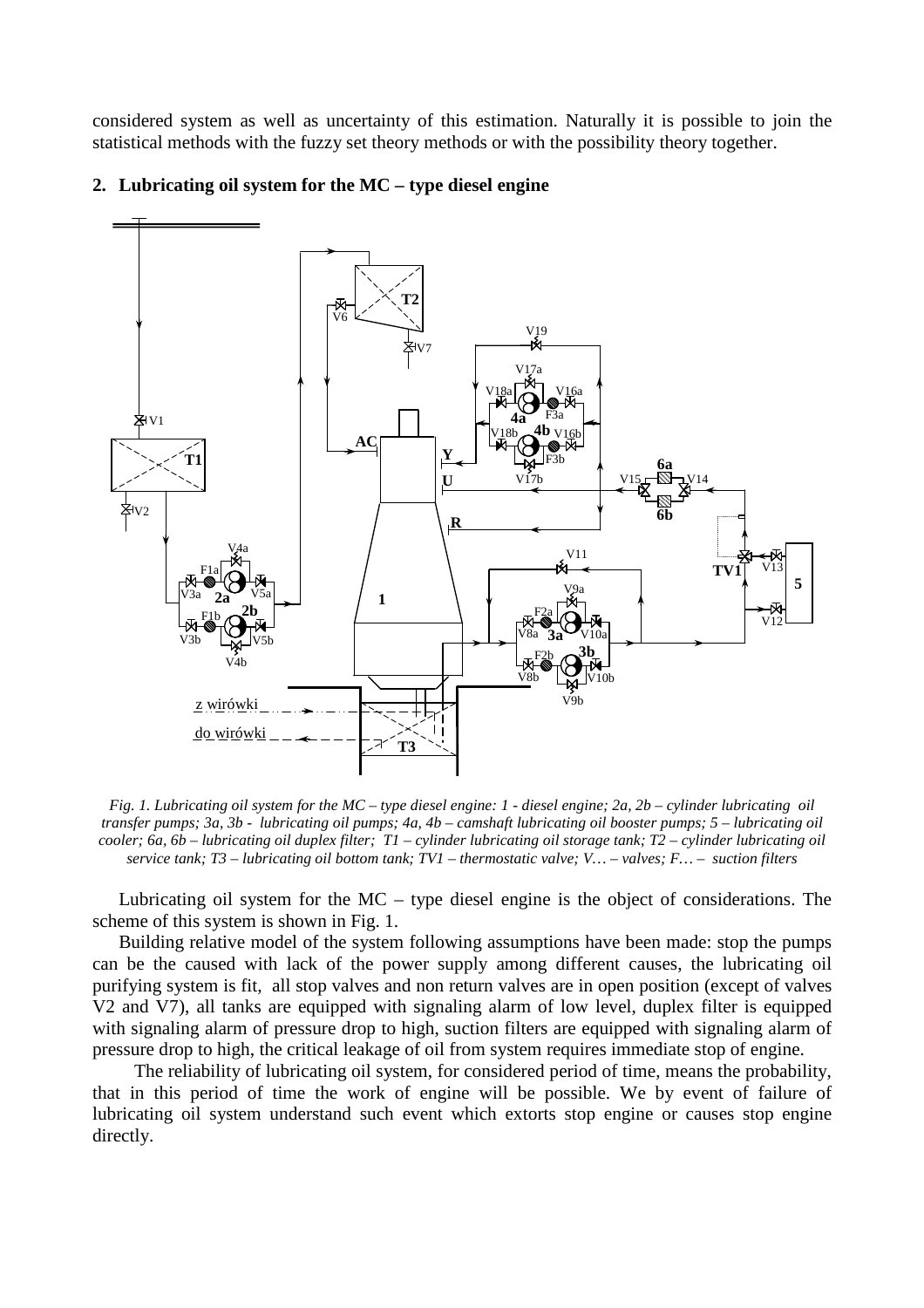## **3. Elements consisting on uncertainty of reliability assessment of the MC type diesel engine lubricating oil system**

On uncertainty of reliability assessment of considered system consists:

- uncertainty of relative model,

- uncertainty of mathematical model based on the relative model,

- uncertainty resulting from possessed reliability data.

#### **3.1. Uncertainty of relative model of system**

 Under notion of relative model of system one should understand a fault tree or reliability structure created for the system, which in graphic form reflect all sequences of basic events leading to appearing the event of failure of considered system.

 The fault tree method found the wide use in reliability analyses of technical systems. The method is applied in nuclear energetic, chemical industry, aviation, land transportation. It is also commanded for shipping systems by developed under auspices of International Sea Organization (the IMO) Formal Safety Assessment method [11].

 Uncertainty of relative model results from concern, or really sequences of basic events, recorded in form of fault tree or reliability structure, lead to appearing the event of failure of considered system or if any essential sequence of events was not skipped.

Verification of correctness of such model can be done using the experts' courts only. If experts will state, that all recorded in the fault tree sentences are true, as well as they will not be able to show different sequences of events, than these which were used already, then we can believe, that there are no bases to judge, that created model is inadequate.

We will attribute such a model plausibility measure  $1(PI = 1)$ . It means that we recognise our model for plausible. The plausibility measure 1, in distinction from probability measure 1, does not mark the hundred - percent certainty to adequacy of model (an additional expert would can find in the model mistake). The plausibility measure and the necessity measure were introduced by Shafer, how the authors write in [1].

It is obvious, that it is proper so long to consult with experts the correctness of model as well as to make possible corrections until we will can attribute the model plausibility measure 1.

#### **3.2. Uncertainty of mathematical model**

 We build mathematical model with algebraical structure with support of fault tree, using the minimal cut sets method. We do not achieve in this case formula for reliability of the system, described with the fault tree, but formula for the lower boundary of reliability of this system. We can rebuild the fault tree on the success tree, then to solve the success tree using the minimal path sets method and to receive the formula for the upper boundary of reliability of this system. In the result we receive some area in which the demand function of reliability contains. We proceed so, because the exact delimitation the function of reliability of complex systems is in general very difficult.

 In majority of reliability analyses we give up from marking the upper boundary of reliability. Only the lower boundary of reliability is marked. In this case we can say , that the reliability of system for considered interval of time is not lower than appointed value. Approach such is the working on principle of investigation of the worst case. It is obviously reasonable. Reliability of devices and technical systems influences on safety of those technical objects, men, natural environment as well as on achieved economic effects. Pessimistic approach to reliability assessment is therefore reasonable.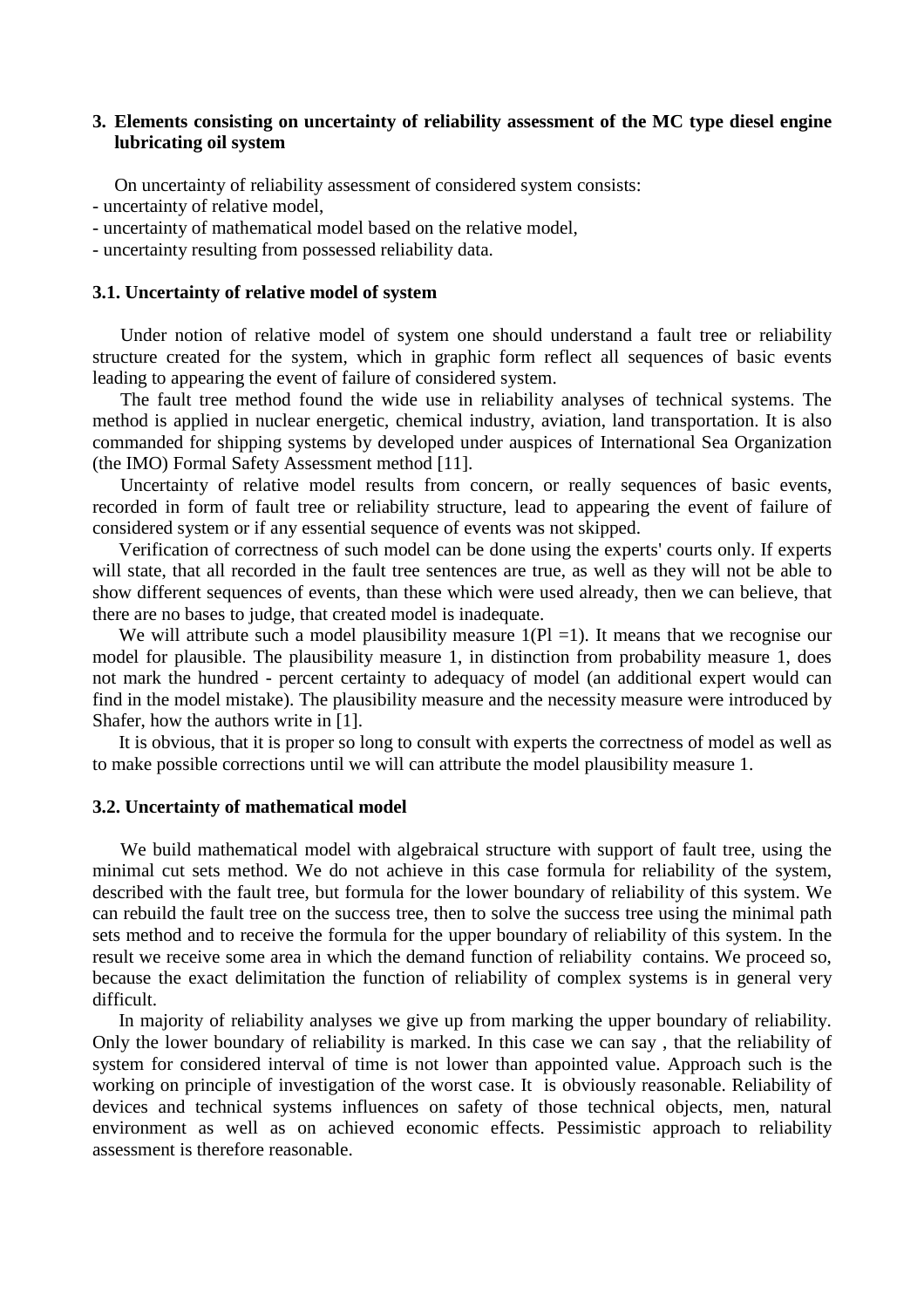Simplifications used in the minimal cut sets and minimal path sets methods cause, that for considered period of time, we receive the result in the form of the interval, in which the reliability of system (modeled with the use of the fault tree and the success tree methods) contains.

 To receive more precise results, we should abandon the fault tree and the success tree methods, than to try to model the reliability of the system with the help of the reliability structure method and to mark using this method exact formula on reliability of the system. However in practice it is very difficult, as it was said earlier. That is why the majority of system reliability analysts inclines to use only and the minimum cut sets method.

#### **3.3. Uuncertainty resulting from possessed reliability data**

 There are several situations possible with getting reliability data. We seek for such data for technical elements and for human as well.

When we have at our disposal a large statistical sample or a small statistical sample, but we know the statistical distribution of the time to failure for elements or we use the data given in reliability handbooks or guides, then we define the statistical distribution of the time to failure and parameters of the distribution on definite significance level (e.g.  $\alpha = 0,1$ ), in compliance with laws of mathematical statistics.

Uncertainty of reliability assessment of the system for considered period of time is delimited then by numerical interval. We receive this interval by substituting the 5 % quantile and 95 % quantile of the statistical data to the formula describing reliability function of the system.

 When we have at our disposal a small statistical sample and we do not know the statistical distribution of the time to failure for elements, then the problem can be solved using the possibility theory or the fuzzy sets theory. In case of using the possibility theory the uncertainty of estimation of reliability contains in numerical interval limited with measure of possibility and the measure of necessity [1].

 The case in which we dispose no reliability data stays to consider. We have to reach the data in some way. We can try to find out these data in support of experts' opinions. Previous experiences show, that experts have difficulties with formulating their opinions in the form of numerical data. I propose so, to ask experts to formulate their opinion in the form of the linguistic probability terms like: probability, that the event of failure of given kind of element will happen in considered period of time is: very high, high, average, low, very low. We can transform the linguistic variables into the data in the form of the fuzzy numbers without experts' participation. The uncertainty of estimation of reliability is represented by the fuzzy number. Questions these became described wider by the author in [5, 6].

#### **4. Reliability of the system with the uncertainty of the assessment taken into consideration**

#### **4.1. Uncertainty of relative model**

The relative model, built for analysed system had the form of fault tree. In compliance with this what was written earlier (subentry 3.1.), the plausibility measure 1 was given for the fault tree. The structure of the fault tree is very complex, and that is why it was not introduced in this article. The fault tree structure the reader can find in study [6].

#### **4.2. Uncertainty of mathematical model**

 The mathematical model was built with support of the fault tree, using the minimal cut sets method and the minimal path sets method. Moreover the reliability structure was built to avoid inaccuracies resulting from use of minimal cat sets and minimal path sets methods.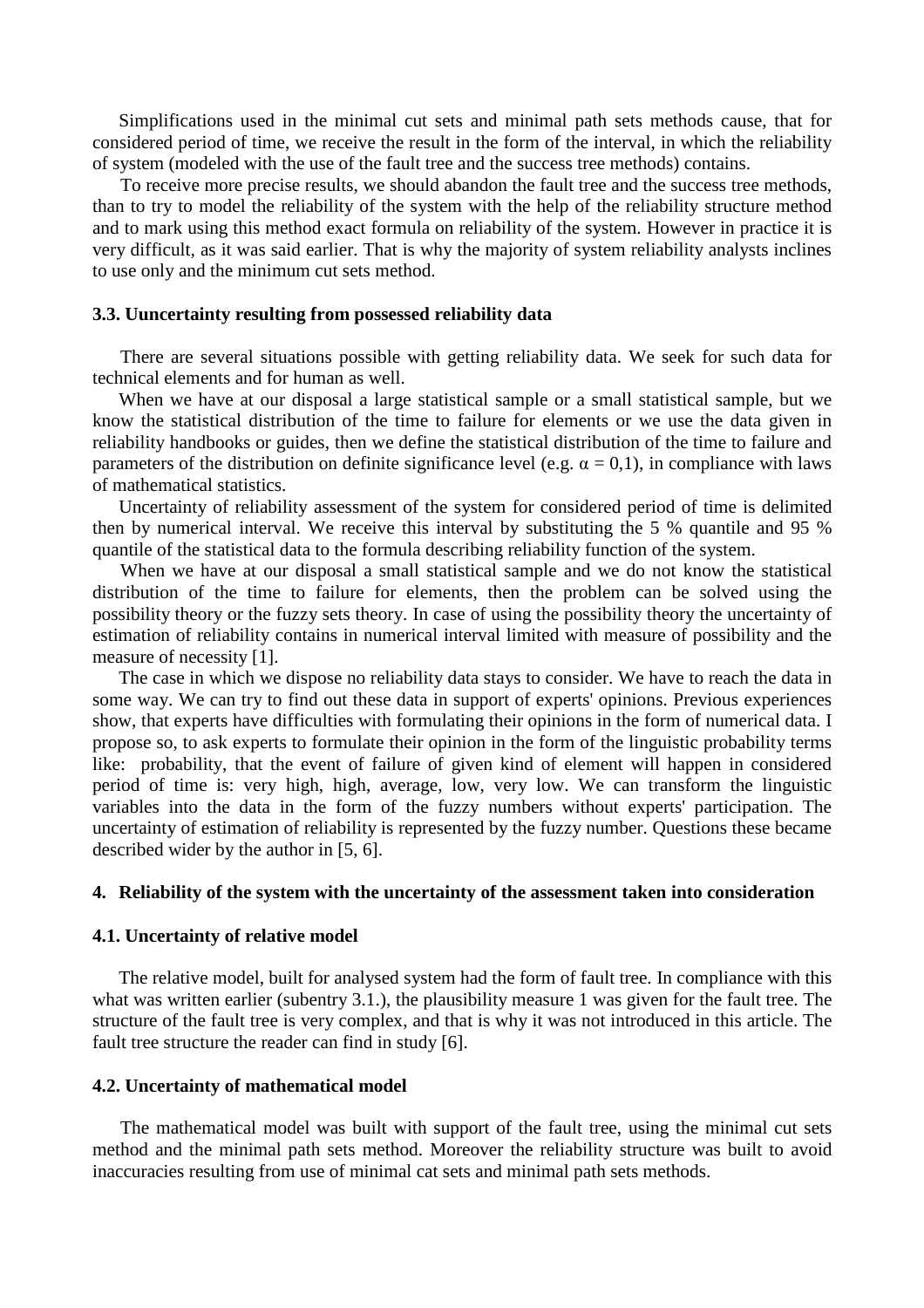To illustrate uncertainty of the mathematical model the calculations of reliability of lubricating oil system were done:

- a. using the reliability structure method (exact value of reliability)
- b. using the minimal cut sets method (lower boundary of reliability)
- c. using the minimal path sets method (upper boundary of reliability).

The reliability of the system was calculated for one year of service and for four years of service accepting, that the system at the beginning was new. Moreover, to show the uncertainty of mathematical model – a clean hypothetic assumption was taken, that the reliability data are certain.

 The set of reliability data used in calculations, the fault tree and the reliability structure the reader can find in study [6]. Results of calculations were introduced in Tab. 1.

*Tab. 1. Reliability of lubricating oil system for the MC type engines calculated using: the minimal path sets method, the exact method, the minimal cut sets method* 

| Reliability of the system |                | 1 year $\vert$ 4 years |
|---------------------------|----------------|------------------------|
| Minimal path sets method  | 100 % 100 %    |                        |
| <b>Exact method</b>       | $92,7\%$ 65,3% |                        |
| Minimal cut sets method   | $92,1\%$ 51,3% |                        |

Received results reflect the uncertainty of mathematical model, when we use the minimal cut sets and the minimal path sets methods. It was said in subsection 3.2., that the minimal cut sets method is the most often used method - as working on principle of the worst case. It is proper to turn attention, that in considered lubricating oil system case - the value of reliability calculated using the exact method is more approximate to this got using the minimal cut sets method, than these got with minimal path sets method.

Because it was possible to get exact formula for reliability of the system, therefore in more far considerations only this formula will be taken under attention. It will avoid us from received mathematical model uncertainty.

#### **4.3. Uncertainty resulting from possessed reliability data**



*Fig. 2. The reliability function of the lubricating oil system for the MC – type diesel engine, considering the uncertainty of accomplished assessment; Rm(t) – reliability function appointed with the use of median values of reliability data, Rl(t) – lower boundary of reliability function, Ru(t) – upper boundary of reliability function*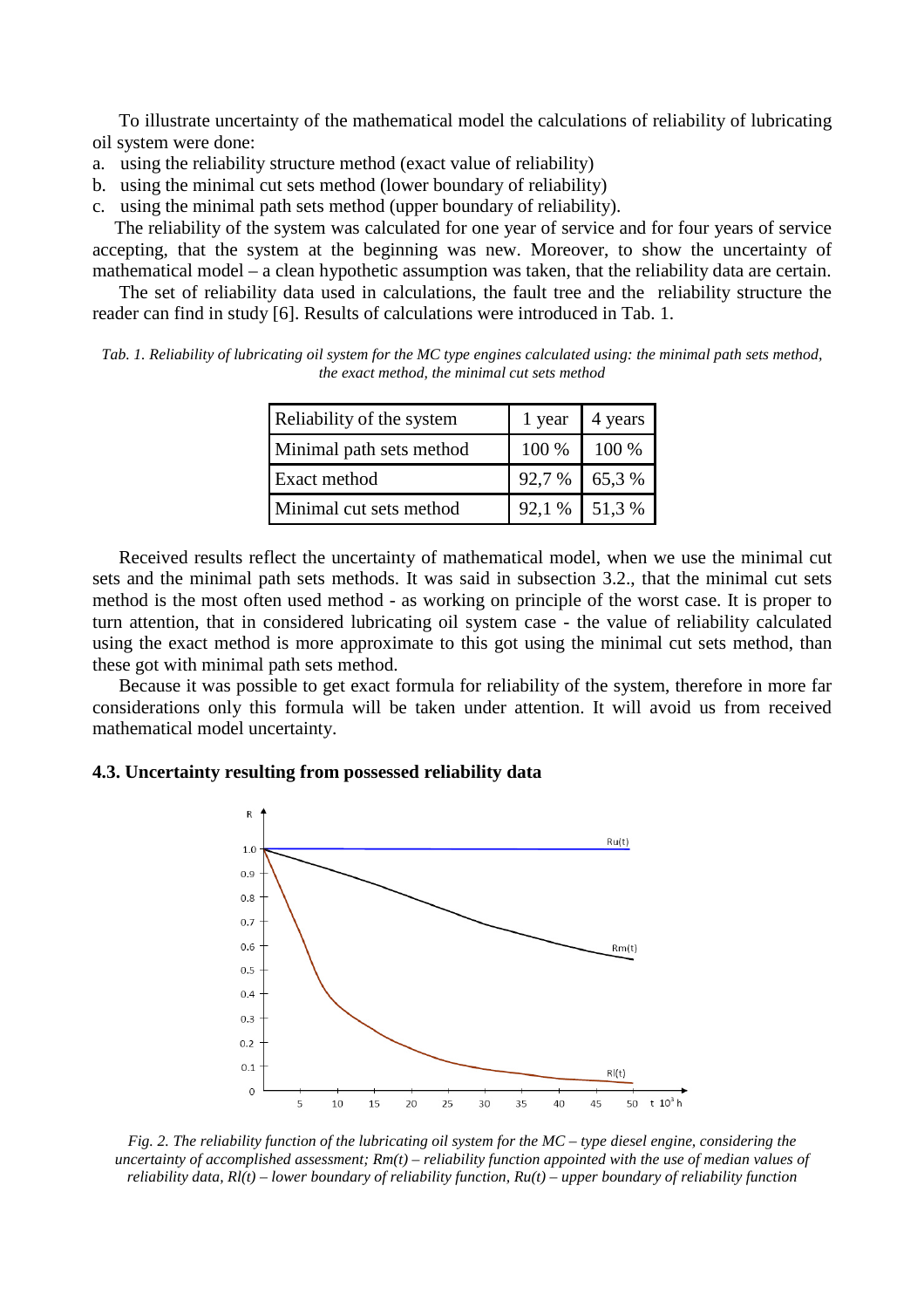Reliability data for technical elements were taken from guide [9] as well as from study [4]. These data have a character of mean failure rate, what implies the use of the exponential distribution of time to failure for those technical elements. The ASEP – HRAP method was used to determine human error probabilities. Failure rate boundaries for technical elements were been delimited with the use of the 5 % quantile and 95 % quantile of lognormal distribution of the mean failure rate values. Similarly, the boundaries of human error probabilities were been delimited with the use of the 5 % quantile and 95 % quantile of lognormal distribution. Received results are shown in Fig. 2.

#### **5. Proposal of interpretation of result with the large uncertainty**

 The reliability data used in calculations were burdened with large uncertainty, what was transferred on large uncertainty of reliability assessment of the lubricating oil system. Received results shown in Fig.2. tell us clearly, that it is very hard to assess reliability of our system. In support about such uncertainty results it is very hard to take the decision: to permit the system to work or to phase out the system from work. The decision is particularly hard for longer times of work.

 It there is no possibility to define the reliability data more precisely - and the same to reduce the area of uncertainty, then we can try to analyse received results with the use of fuzzy numbers.

 Let's accept, that we are interested in the reliability of the lubricating oil system for working time 4 years (35040 h) since the moment of putting this system to use. According to the author's model we can affirm, that for considered period of time: the upper boundary of reliability of the system equals 0.999; the median value of reliability of the system equals 0.653; the lower boundary of reliability of the system equals 0.068. We will demonstrate the received result in the form of fuzzy number  $A_R$  "about 0,653" in Fig. 3.

 We can also affirm respectively, that for considered period of time: the lower boundary of unreliability of the system equals 0.001; the median value of unreliability of the system equals 0.347; the upper boundary of unreliability of the system equals 0.932. We will demonstrate the received result in the form of fuzzy number  $A_F$  "about 0,347" in Fig. 3.



*Fig. 3. The reliability value*  $A_R$  *and the unreliability value*  $A_F$  *of the lubricating oil system for the MC - type engine evaluated for working time 4 years, expressed in form of fuzzy numbers* 

Looking at Fig. 3. we can draw out following conclusions: 1) Generally, reliability of the system is higher then the unreliability. 2) The median value of probability, that system failure or system failures will occur in considered period of time equals 0.347. 3) The median value of probability, that no system failure will occur in considered period of time equals 0.653.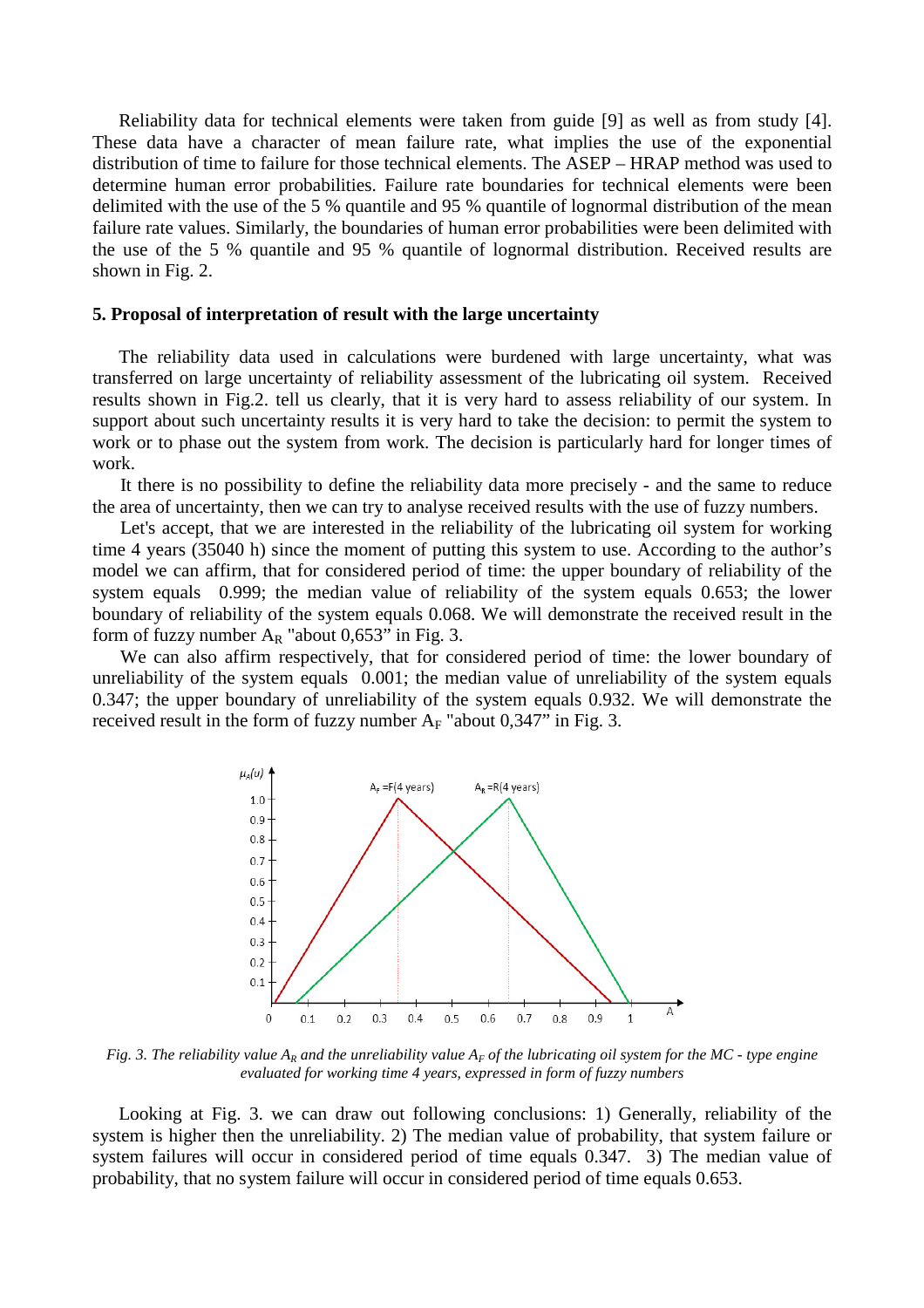Let's try now to express the reliability of our system in terms of linguistic probability. To do this we will put in the same figure values of the linguistic reliabilities (established before) and the value of reliability of the system received in the form of fuzzy number  $A_R$ , for considered in our example period of time. The result is shown in Fig. 4. We can notice, that fuzzy value of reliability of our system belongs in different degree to every one from fuzzy numbers valuating linguistic reliability.



*Fig. 4. Valuating the linguistic reliabilities 1 - very high reliability, 2 - high reliability, 3 - reliability about 50 %, 4 - low reliability, 5 - very low reliability, AR - the reliability of considered system given in the form of fuzzy number*

Let's accept the measure of possibility, that reliability of the system belongs to the valuating number  $A_i$  as:  $\Pi_i = \max(\mu_{AR} \wedge \mu A_i)$ . We will take down the results in Tab. 2. The sum total of possibility measures (in distinction from probability measures) according to the possibility theory can be greater then 1. In our case the sum is 2.81. Of course, we can transform these values to the form of percentages to give in total 100 %.

The results collected in Tab. 2. shows, that the highest possibility is that the reliability of lubricating oil system for the MC - type engines, in considered period of time is high – it means the reliability value contains in interval [0.5 - 1). Possibility this was estimated on 30% of all possibilities. The lowest possibility is that the reliability is very small – it means the reliability value contains in interval  $[0 - 0.25)$ . Possibility that was estimated on 8% of all possibilities.

*Tab. 2. The comparison of possibility measures, that reliability of lubricating oil system belongs to established fuzzy numbers valuating reliability* 

| Linguistic values of reliability | Intervals of<br>numerical values | Possibility measure<br>$\Pi_i$<br>that reliability of<br>the<br>system belongs to $A_i$ |
|----------------------------------|----------------------------------|-----------------------------------------------------------------------------------------|
| $A_1$ – reliability very high    | $[0, 75 - 1)$                    | $\Pi_1 = 0.42$ (15 %)                                                                   |
| $A_2$ – reliability high         | $[0,5-1)$                        | $\Pi_2=0.85(30\%)$                                                                      |
| $A_3$ – reliability about 50 %   | $[0,25 - 0,75)$                  | $\Pi_3 = 0.81(29\%)$                                                                    |
| $A_4$ – reliability low          | $[0 - 0.5)$                      | $\Pi_4 = 0.51(18\%)$                                                                    |
| $A_5$ – reliability very low     | $[0 - 0.25)$                     | $\Pi_{5}=0,22$ (8 %)                                                                    |